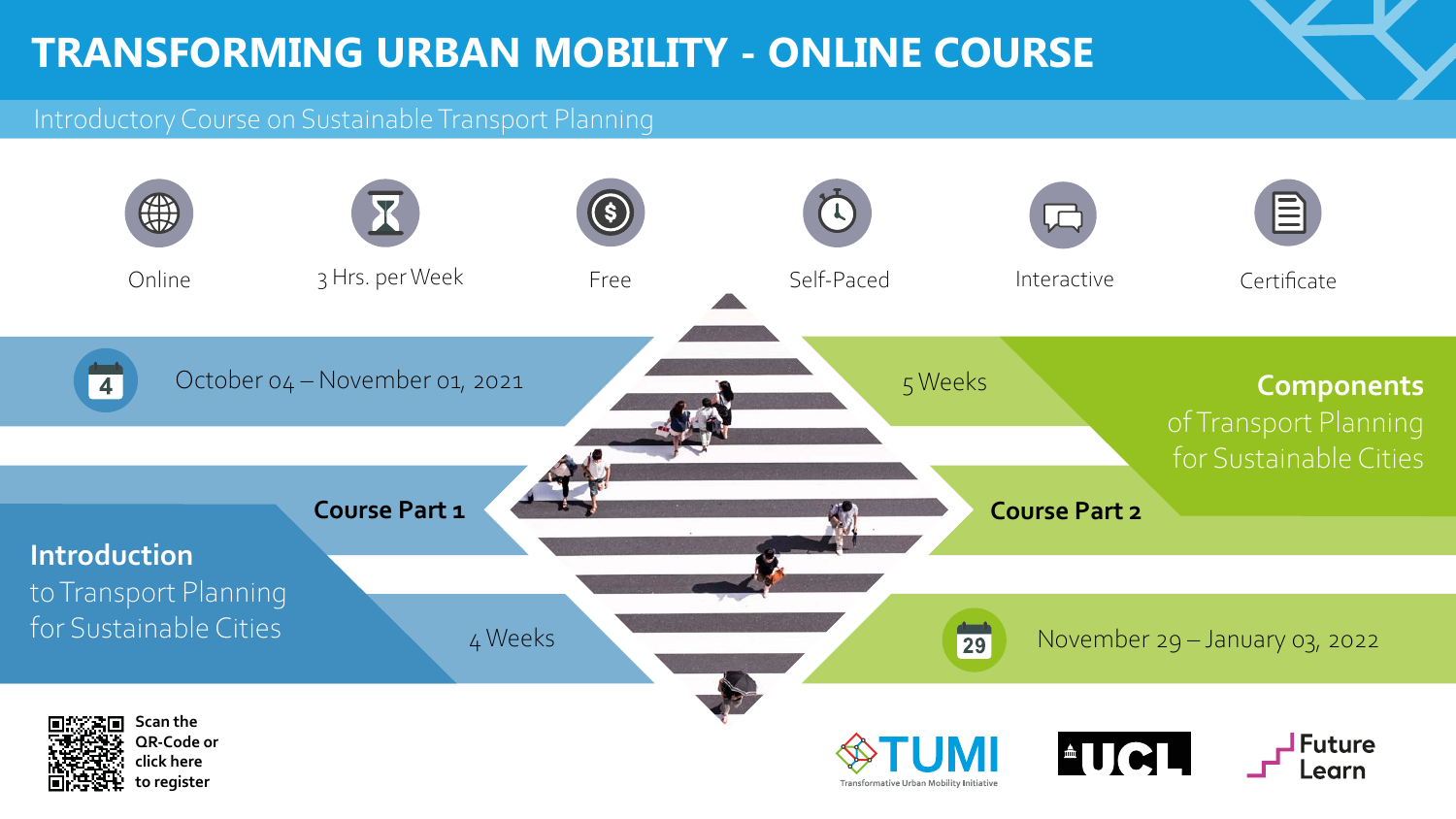**Week 1** Introducing the course

### Introduction to Transport Planning for Sustainable Cities



## **COURSE PART 1**

Meet the course team and fellow learners

Your experience of transport

Introducing the case studies

**Week 3** The Avoid-Shift-Improve (ASI) Framework

The components of the ASI framework

**Scan the QR-Code to register [Scan the](https://www.futurelearn.com/courses/introducing-sustainable-urban-mobility )  [QR-Code or](https://www.futurelearn.com/courses/introducing-sustainable-urban-mobility ) [click here](https://www.futurelearn.com/courses/introducing-sustainable-urban-mobility )  [to register](https://www.futurelearn.com/courses/introducing-sustainable-urban-mobility )**









Progressive transport and city planning



The social equity dimension

Understanding the Global South

Developing your vision

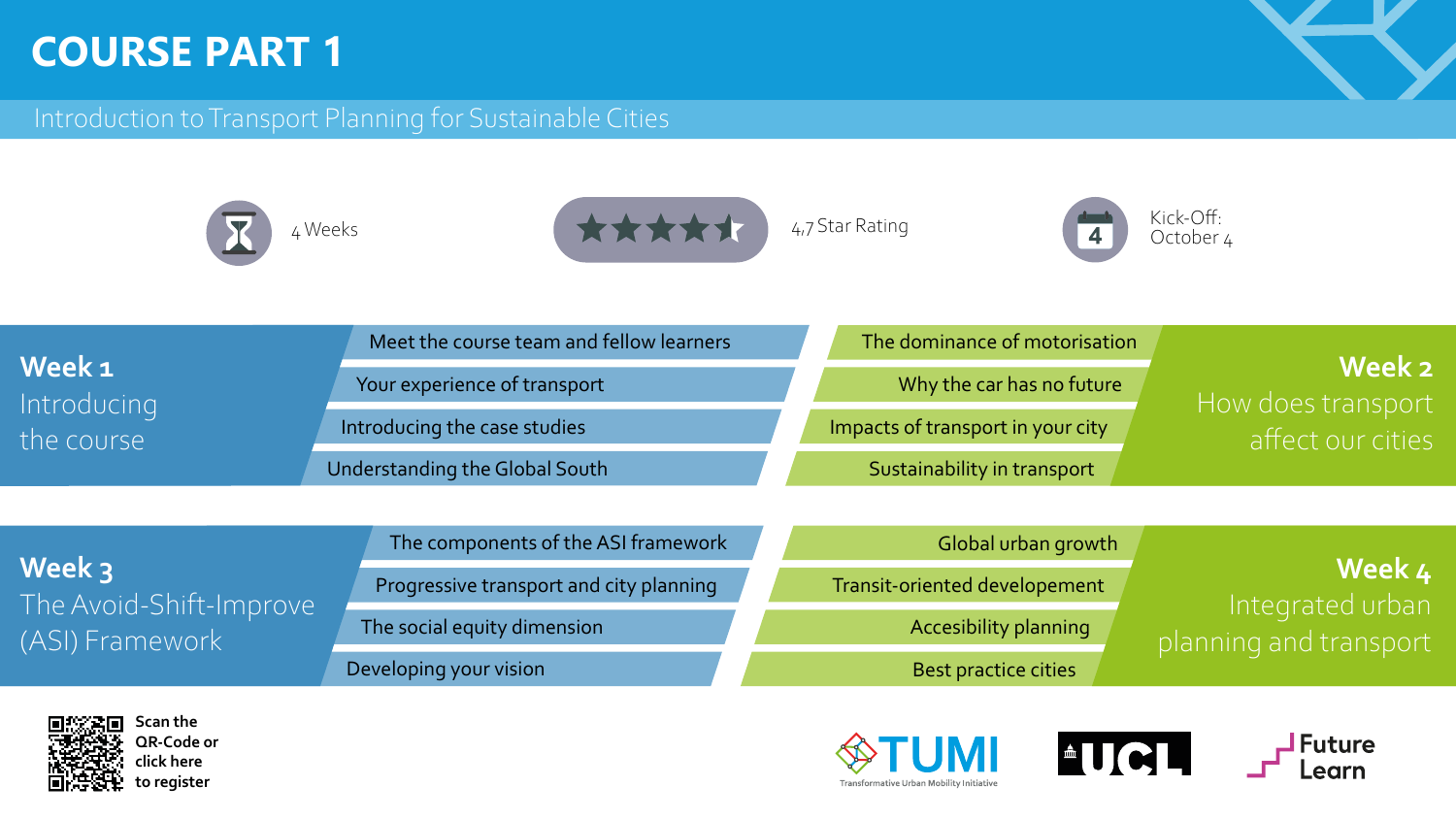## **COURSE PART 2**

### Components of Transport Planning for Sustainable Cities













**Scan the QR-Code to register [QR-Code or](https://www.futurelearn.com/courses/introducing-sustainable-urban-mobility ) [click here](https://www.futurelearn.com/courses/introducing-sustainable-urban-mobility )  [to register](https://www.futurelearn.com/courses/introducing-sustainable-urban-mobility )**

| Week 1                             | Travel demand management (TDM)            |
|------------------------------------|-------------------------------------------|
| The Components of                  | <b>TDM case studies</b>                   |
| Sustainable Urban                  | Car parking management                    |
| Mobility                           | Street space allocation in your city      |
| <b>Week 2</b><br>Public Transport  | <b>Mass transit options</b>               |
|                                    | <b>Metro and Light Rail Transit</b>       |
|                                    | <b>Global Bus Rapid Transit practice</b>  |
|                                    | Informal Transport                        |
|                                    |                                           |
| Week 4<br>Low Emission<br>Vehicles | Advances in low emission vehicles & fuels |
|                                    | How sustainable are biofuels?             |
|                                    | <b>Electric mobility</b>                  |
|                                    | Low emission vehicle application          |
| Scan the                           |                                           |